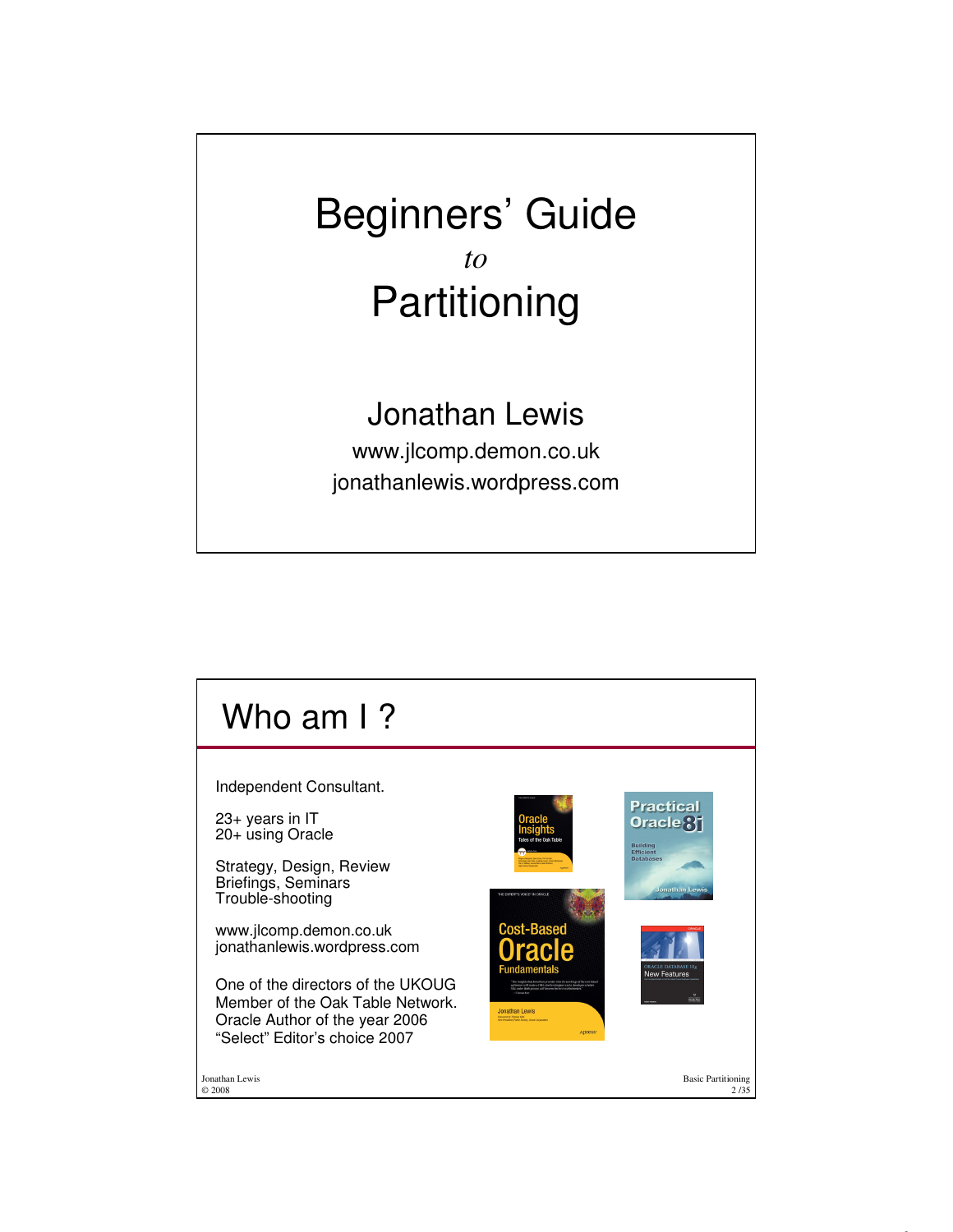| <b>Highlights</b>          |                                   |
|----------------------------|-----------------------------------|
| Partitioning possibilities |                                   |
| <b>Potential Benefits</b>  |                                   |
| <b>Possible Problems</b>   |                                   |
| Jonathan Lewis<br>@2008    | <b>Basic Partitioning</b><br>3735 |

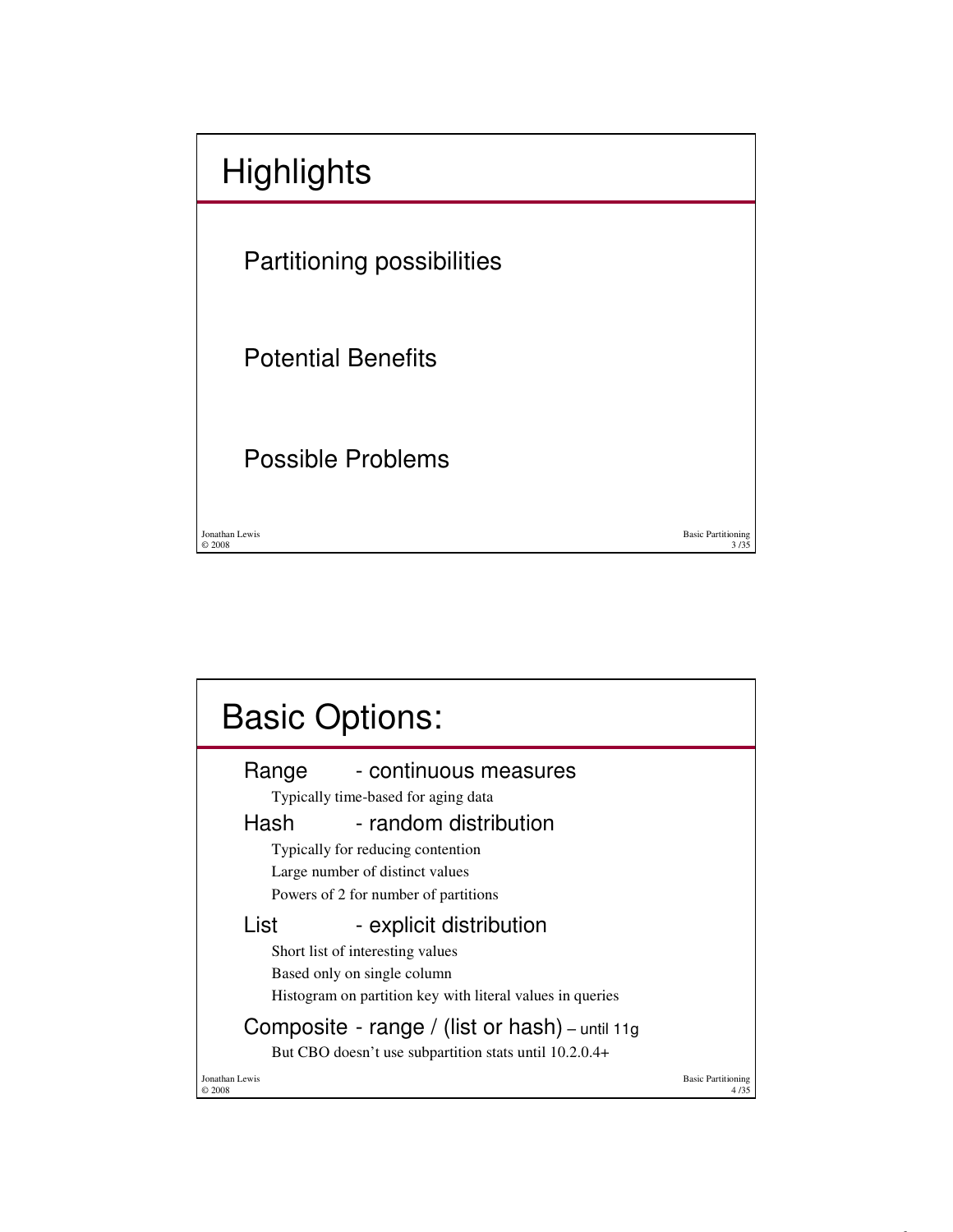

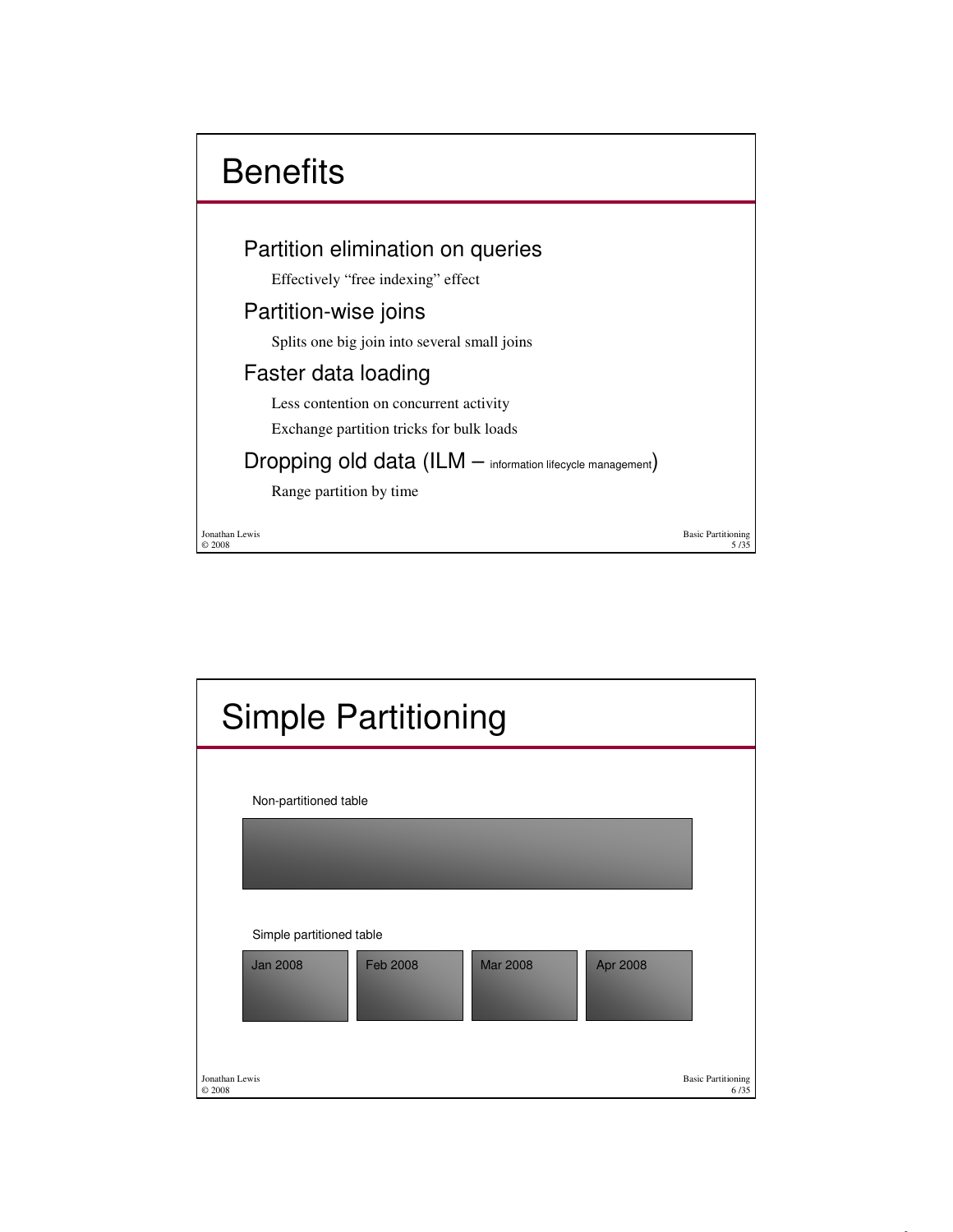

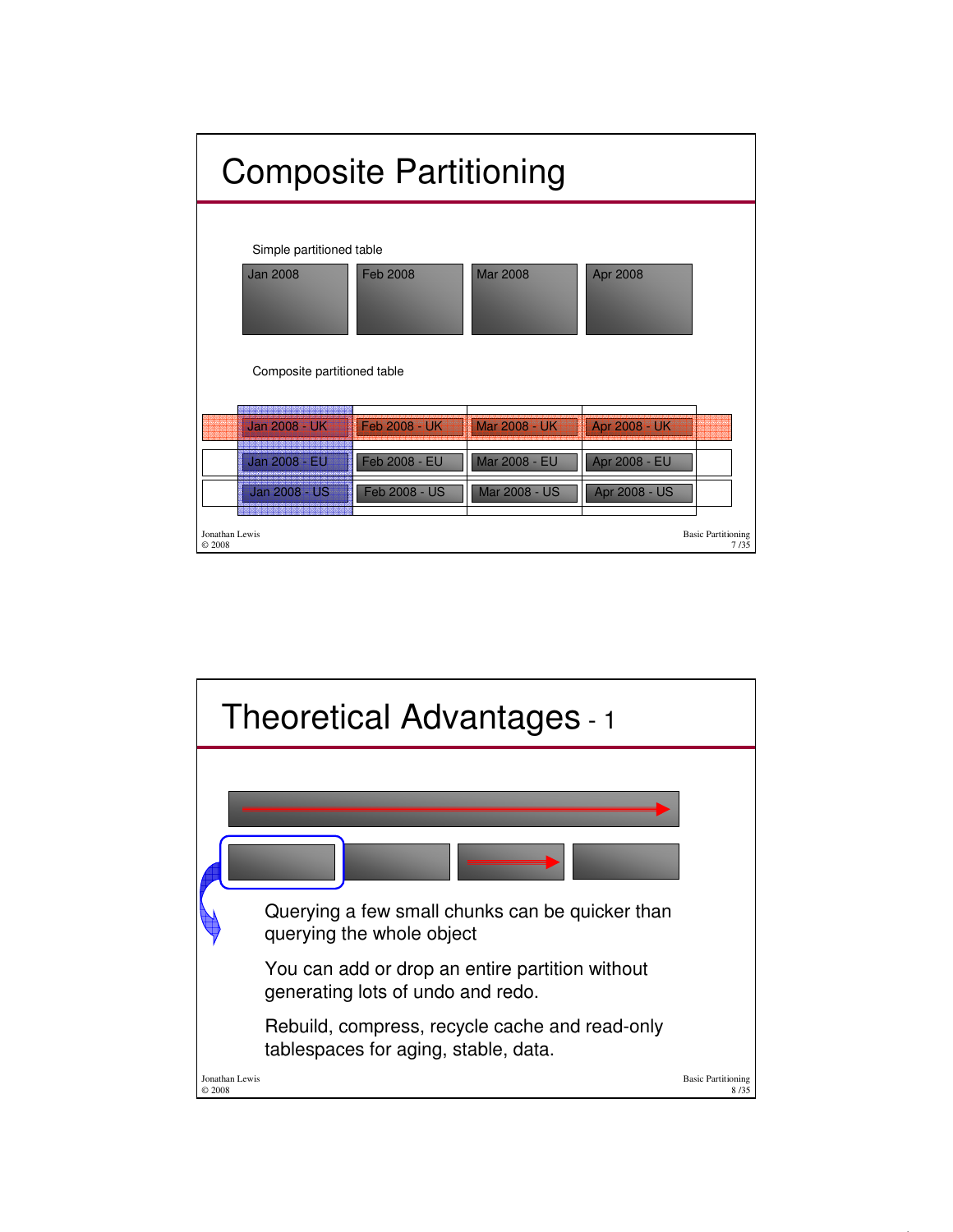

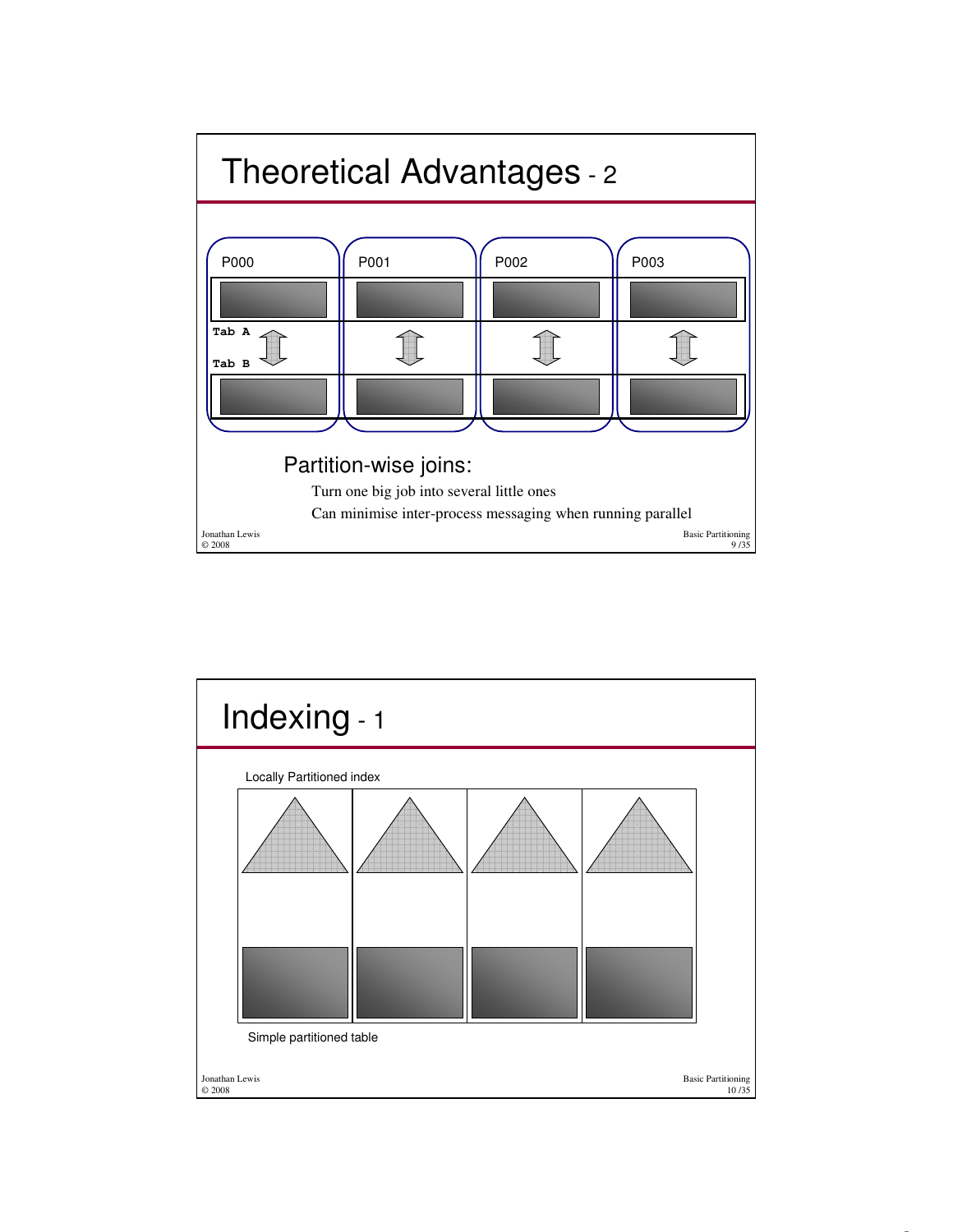

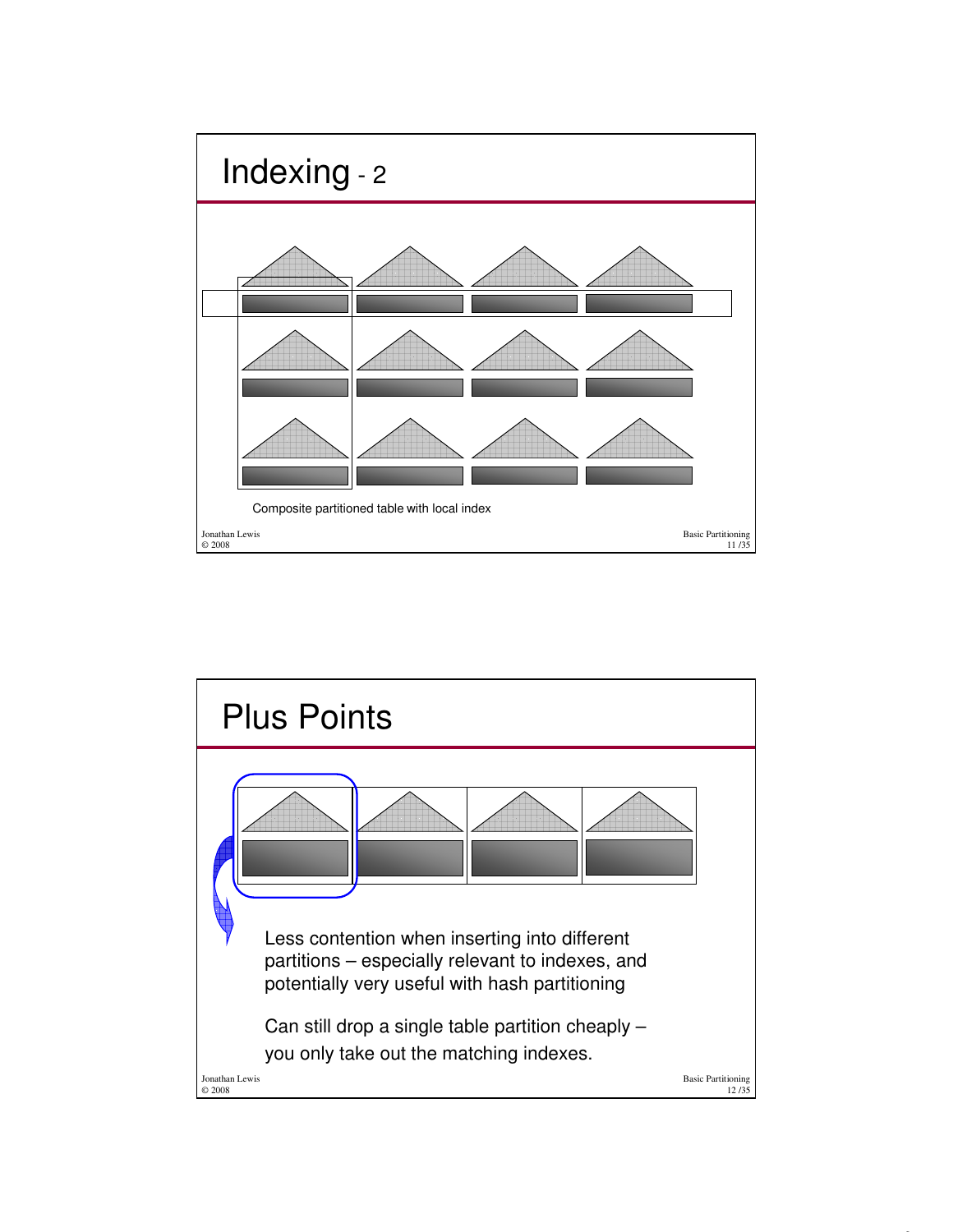

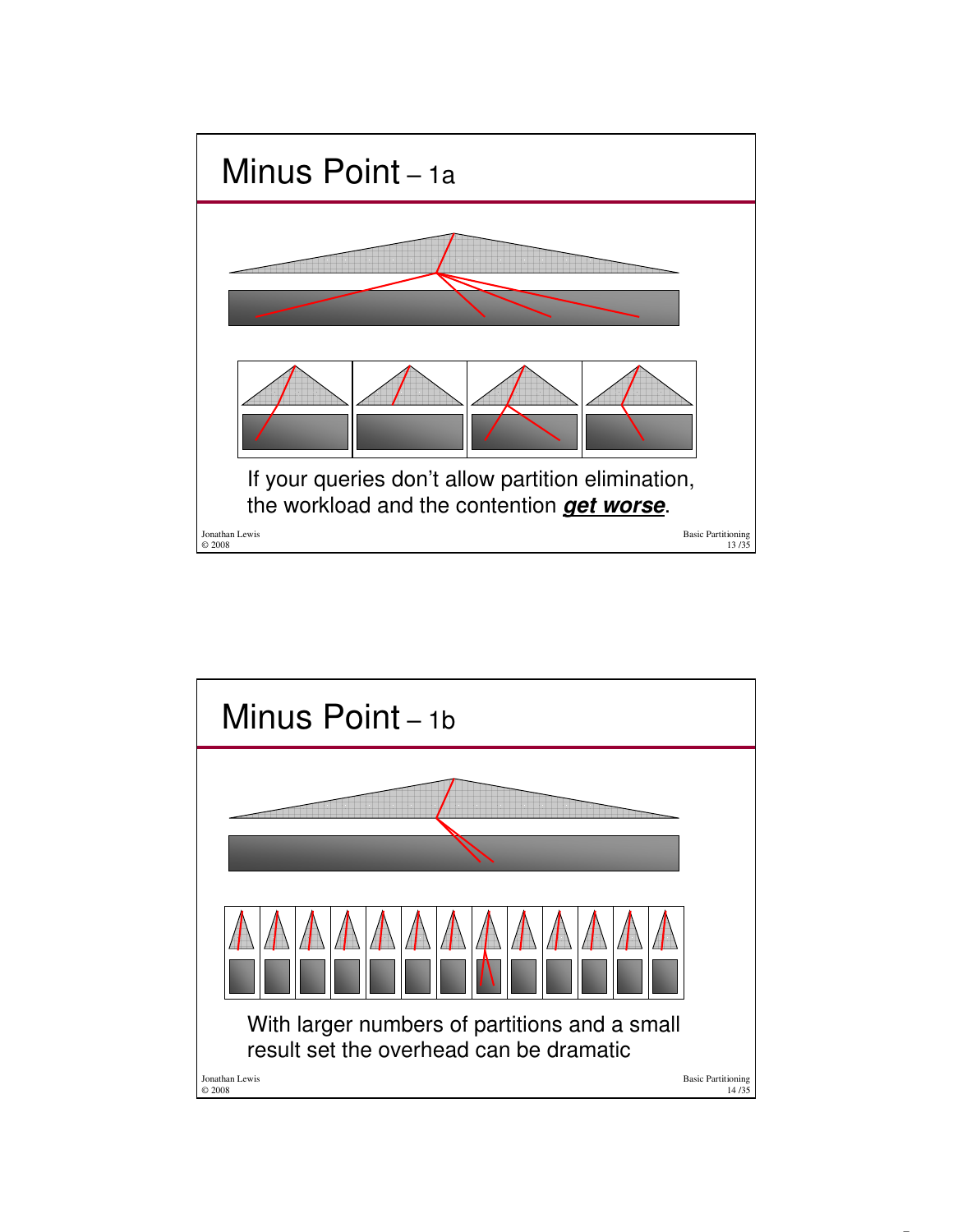

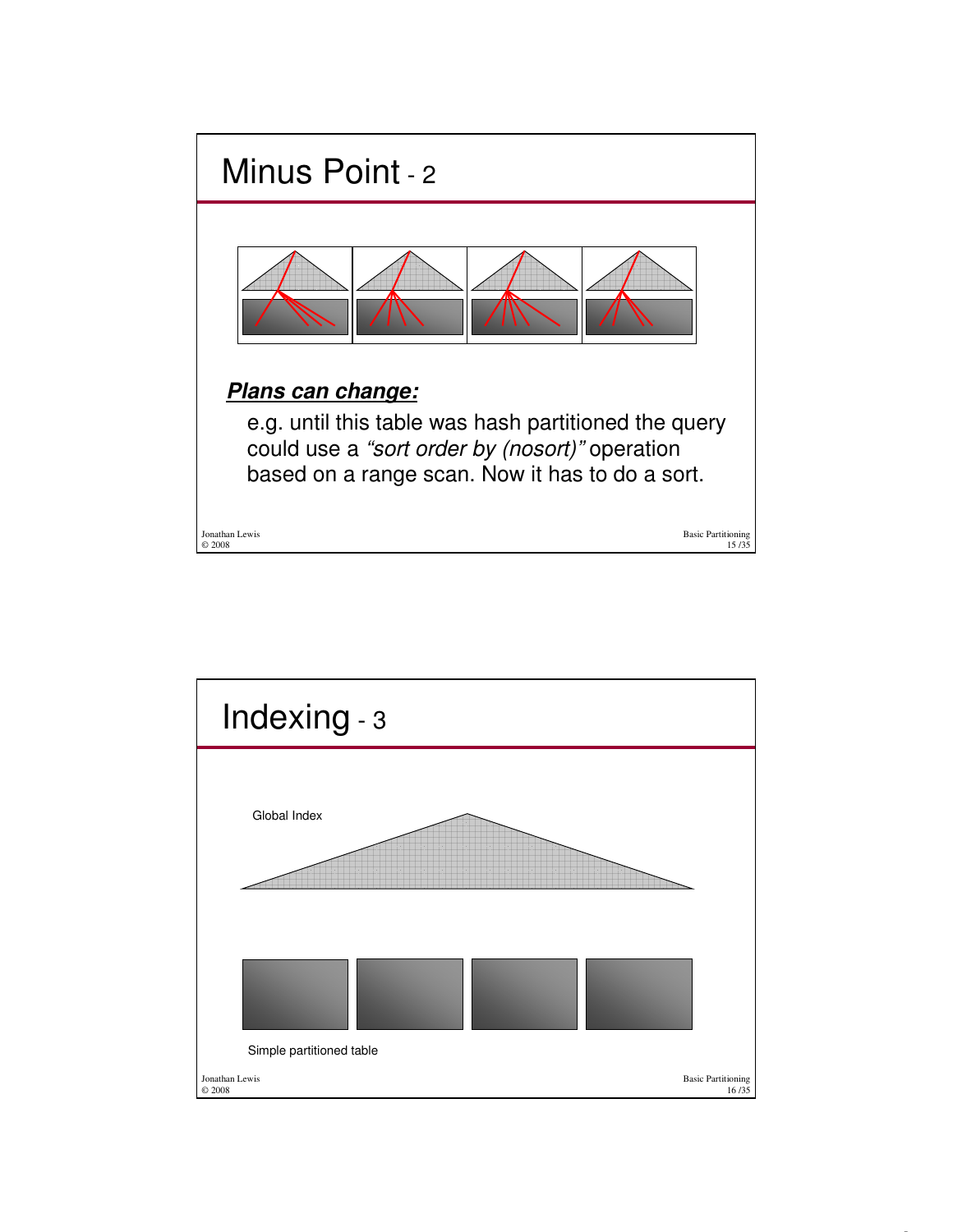

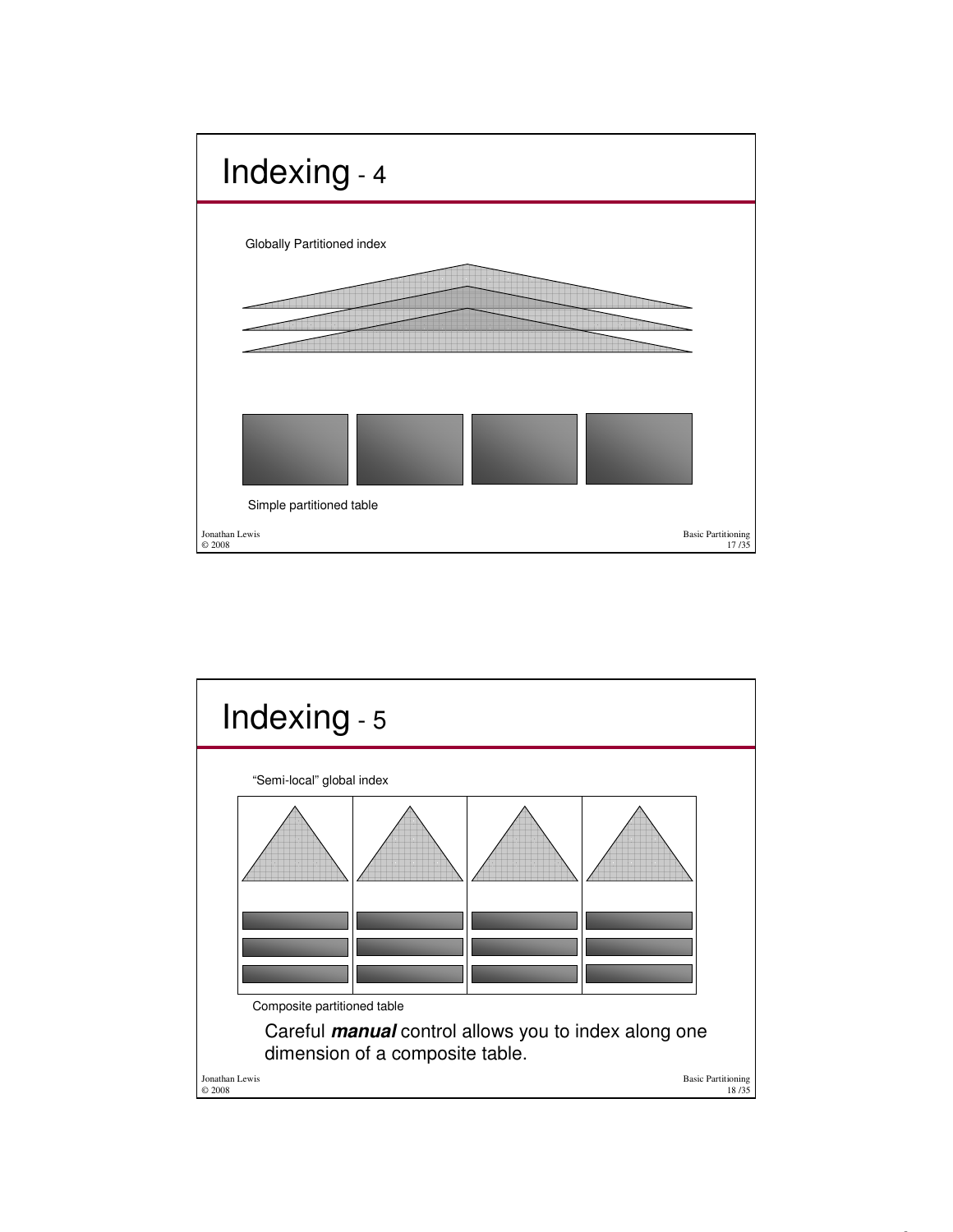

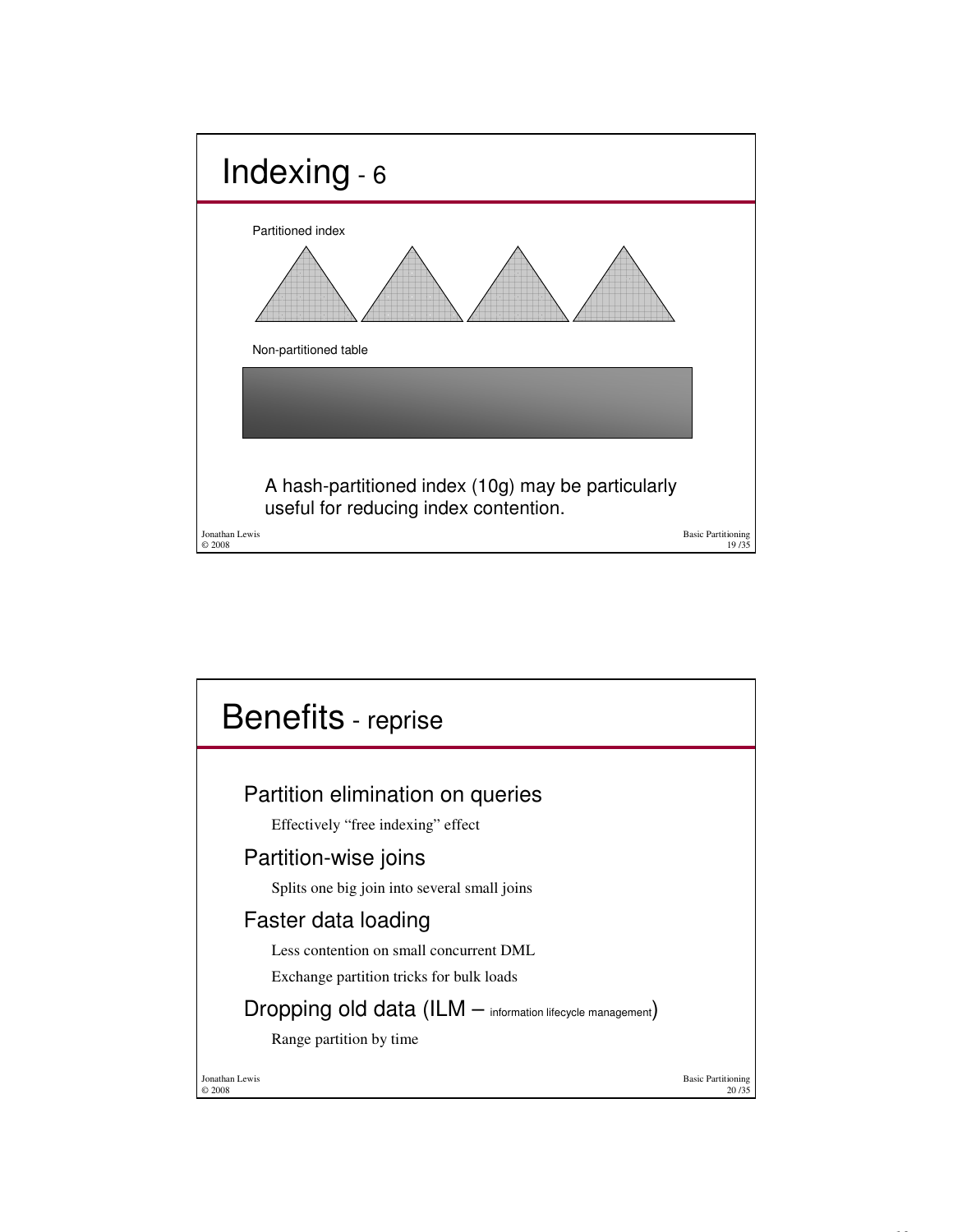

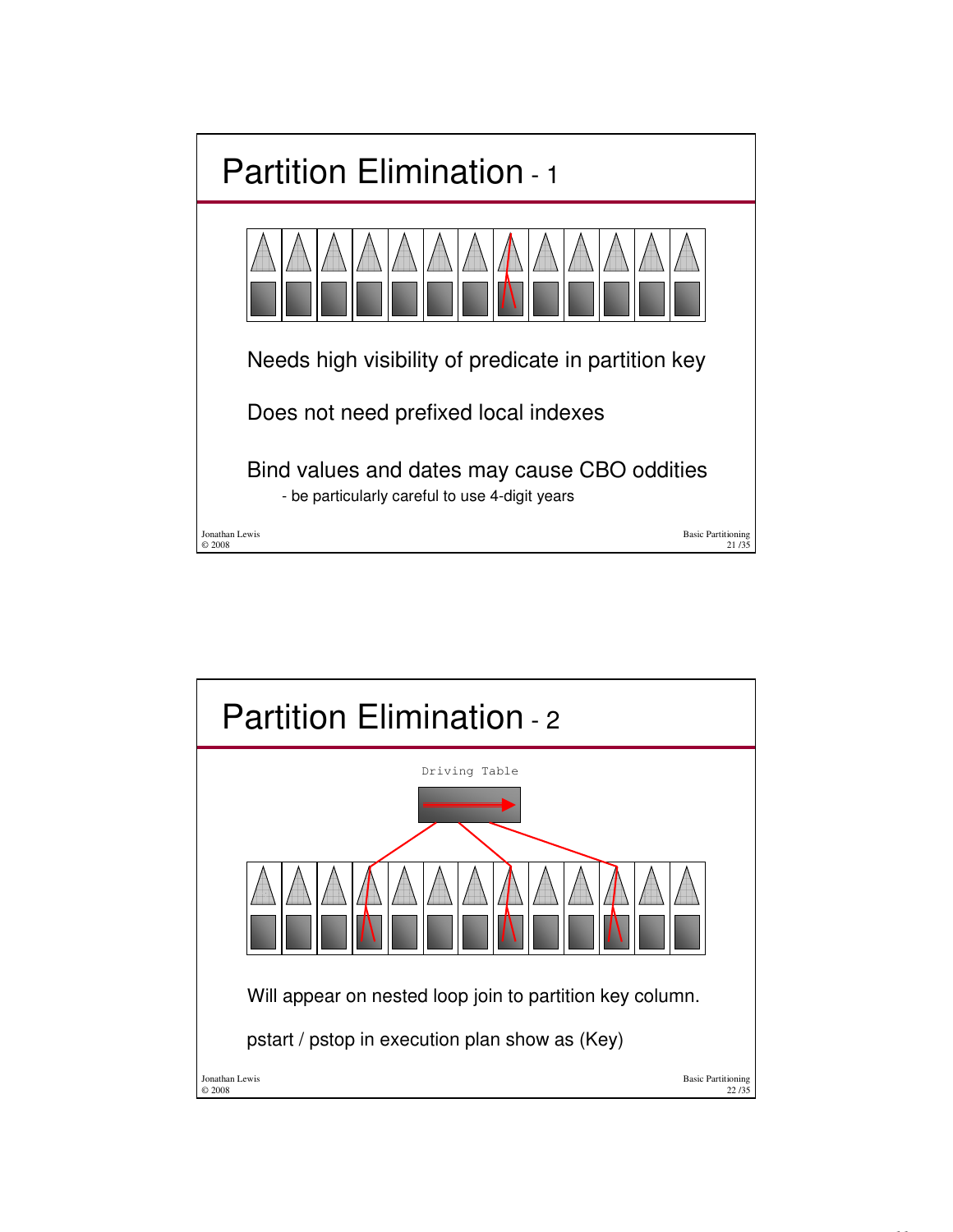

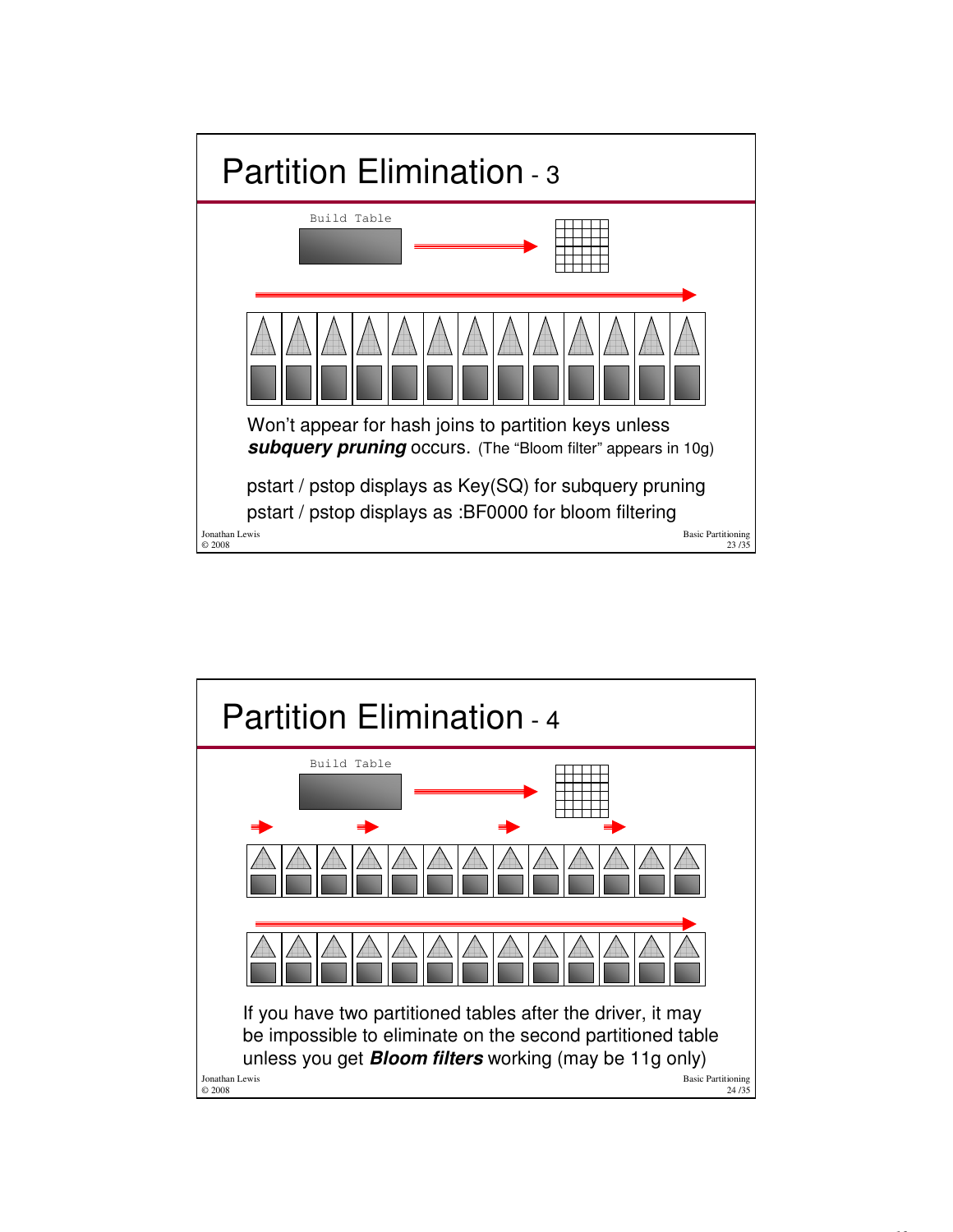

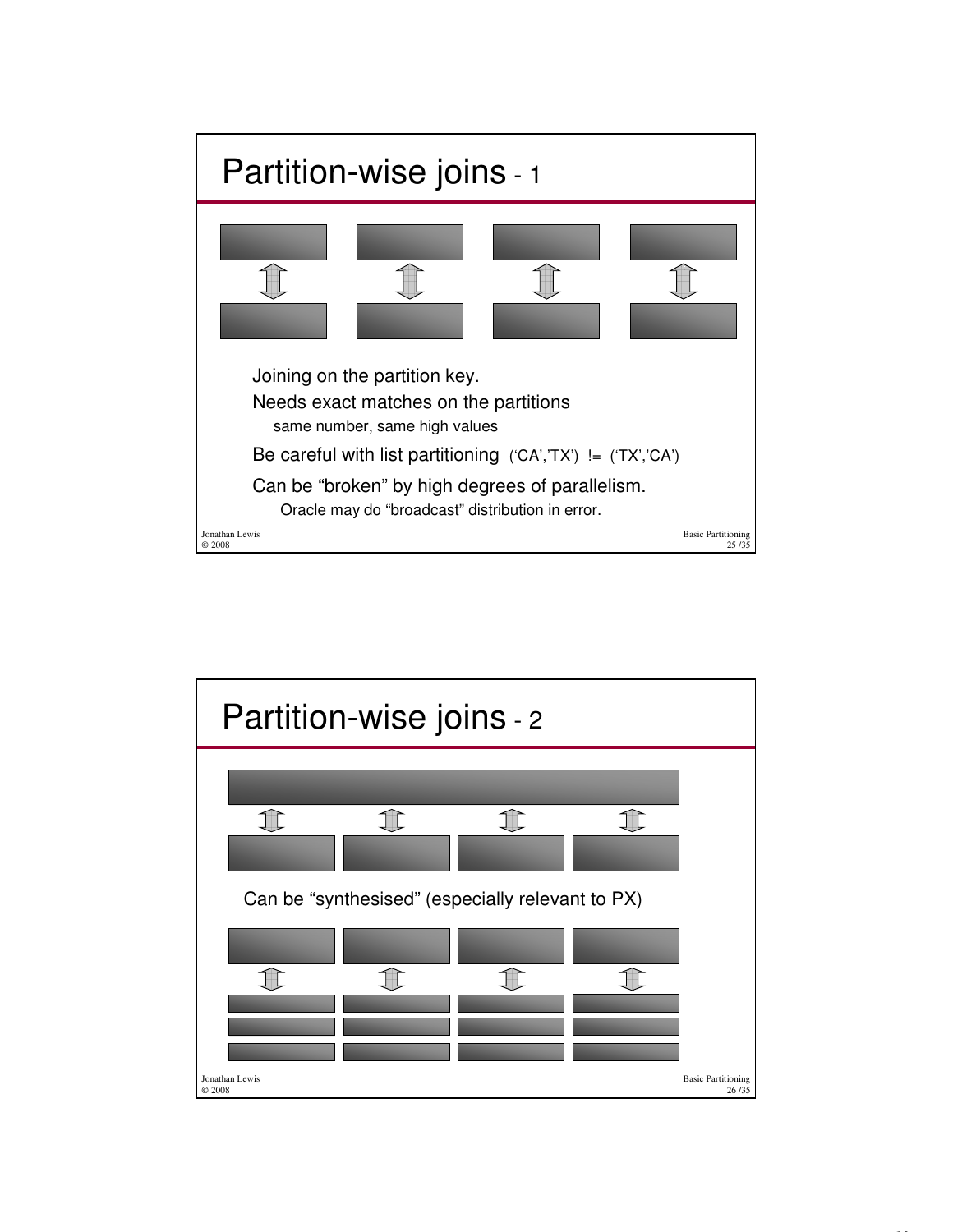

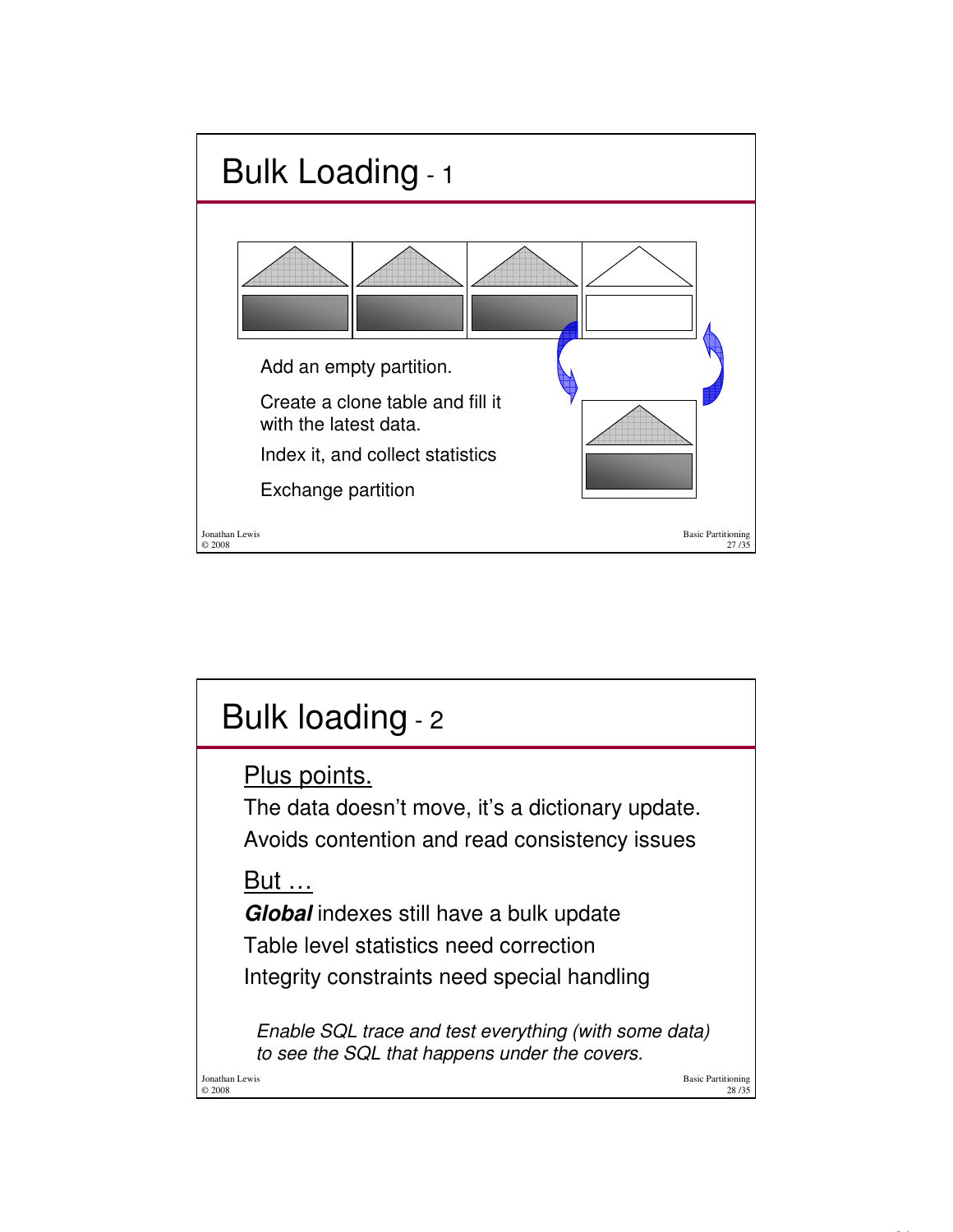## Referential Integrity – 1

Basic Partitioning **alter table child drop partition p1000;** Table altered. There may be child rows in the next partition up when you make the call to drop the "matching" parent. **alter table parent drop partition p1000;** alter table parent drop partition p1000 \* ERROR at line 1: ORA-02266: unique/primary keys in table referenced by enabled foreign keys

29 /35

Jonathan Lewis © 2008

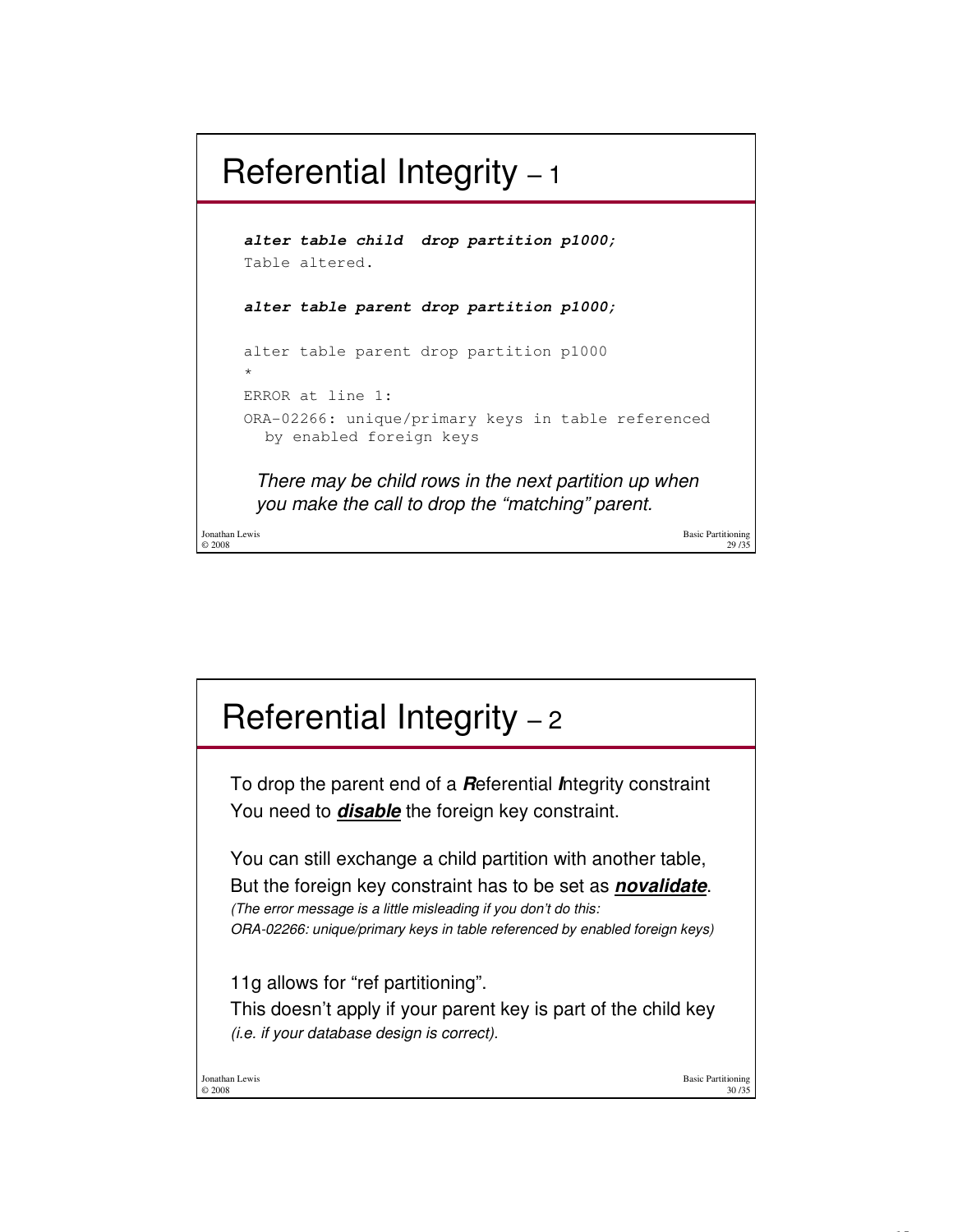

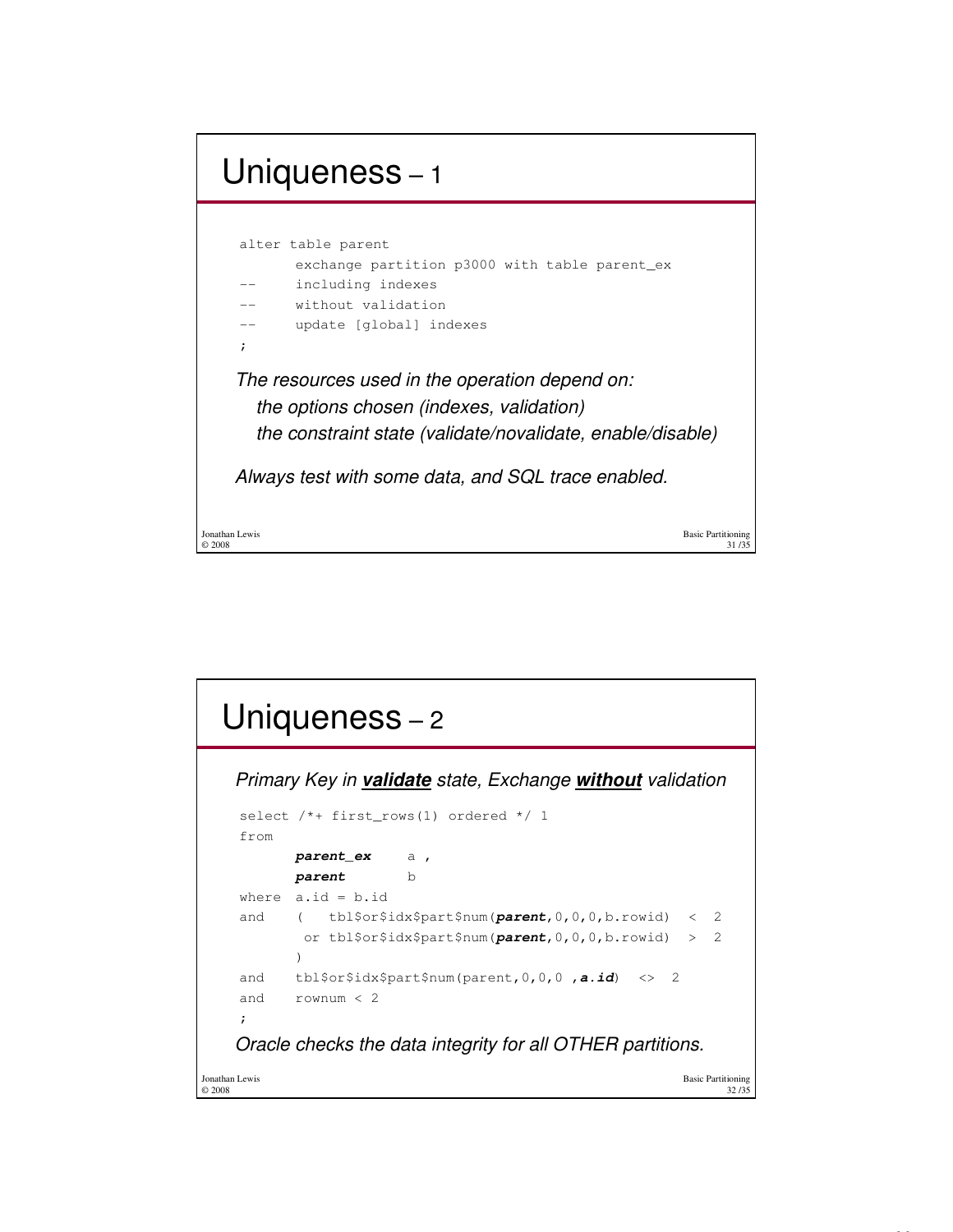

| Left as exercise                                                                                                                                                                            |                                                 |                                    |
|---------------------------------------------------------------------------------------------------------------------------------------------------------------------------------------------|-------------------------------------------------|------------------------------------|
| where : b1 between dt start and dt end ?                                                                                                                                                    |                                                 |                                    |
| $End < 01 - Appr$                                                                                                                                                                           | End < $01$ -May End < $01$ -Jun End < $01$ -Jul |                                    |
|                                                                                                                                                                                             |                                                 | Start $< 01$ -Feb                  |
|                                                                                                                                                                                             |                                                 | $< 01-Mar$                         |
|                                                                                                                                                                                             |                                                 | $< 01 - Apr$                       |
|                                                                                                                                                                                             |                                                 | $< 01-May$                         |
|                                                                                                                                                                                             |                                                 | $< 01 - Jun$                       |
|                                                                                                                                                                                             |                                                 | $< 01 - Ju1$                       |
| 11g offers more options in partitioning. Some (e.g. interval partitioning)<br>are administrative - but range/range composites may be very useful in<br>carefully constructed special cases. |                                                 |                                    |
| Jonathan Lewis<br>© 2008                                                                                                                                                                    |                                                 | <b>Basic Partitioning</b><br>34/35 |